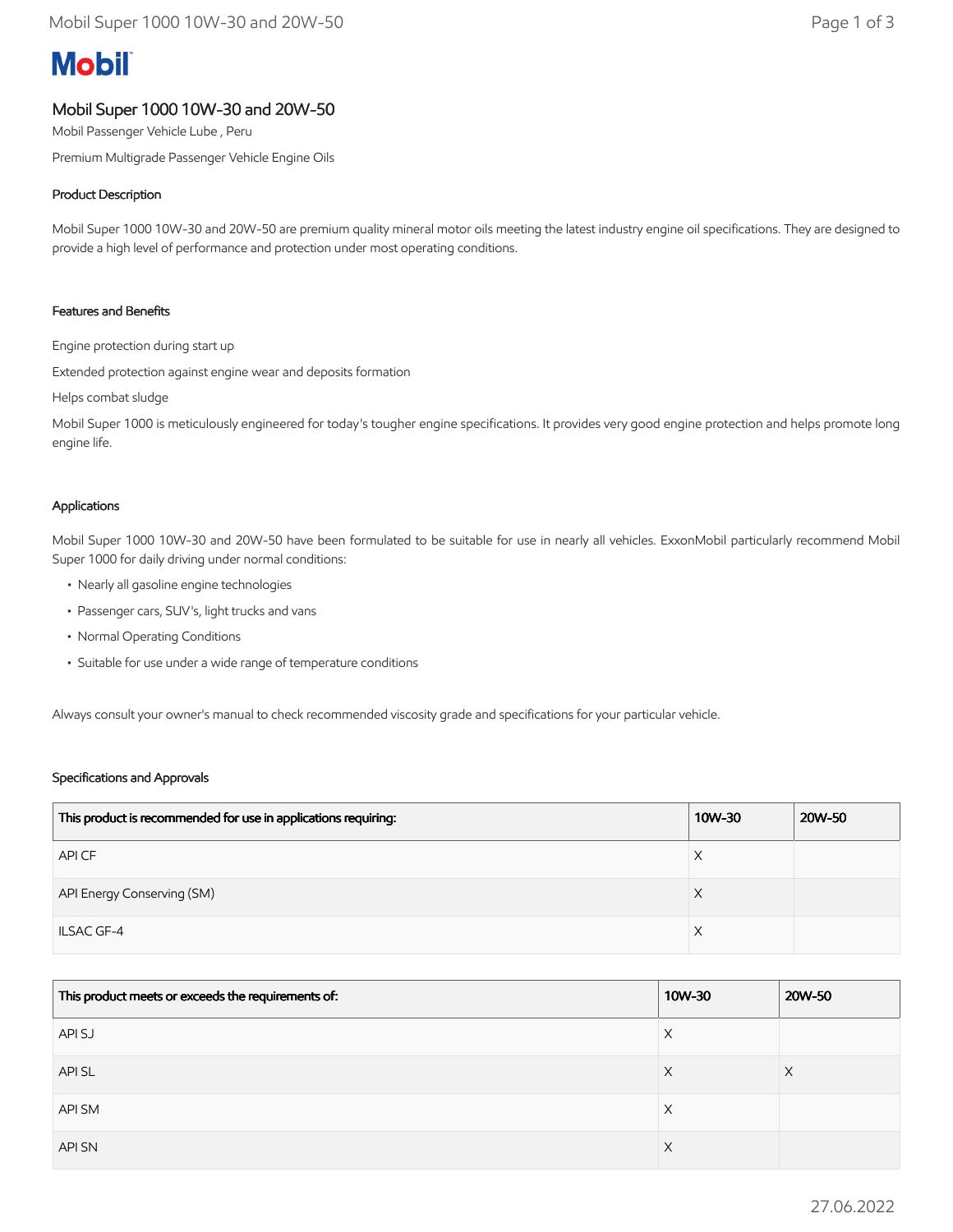| This product meets or exceeds the requirements of: | 10W-30 | 20W-50 |
|----------------------------------------------------|--------|--------|
| API SN Resource Conserving                         |        |        |

## Properties and Specifications

| Property                                                              | 10W-30     | 20W-50     |
|-----------------------------------------------------------------------|------------|------------|
| Grade                                                                 | SAE 10W-30 | SAE 20W-50 |
| Ash, Sulfated, mass%, ASTM D874                                       | 0.8        | 0.8        |
| Density @ 15 C, g/ml, ASTM D4052                                      |            | 0.8928     |
| Flash Point, Cleveland Open Cup, °C, ASTM D92                         | 220        | 240        |
| Hi-Temp Hi-Shear Viscosity @ 150 C, mPa.s, ASTM D4683                 | 3.2        |            |
| Hi-Temp Hi-Shear Viscosity @ 150 C 1x10(6) sec(-1), mPa.s, ASTM D4683 |            | 4.7        |
| Kinematic Viscosity @ 100 C, mm2/s, ASTM D445                         | 10.5       | 19         |
| Kinematic Viscosity @ 40 C, mm2/s, ASTM D445                          | 65.5       | 174        |
| Pour Point, °C, ASTM D97                                              | $-36$      | $-27$      |
| Viscosity Index, ASTM D2270                                           | 149        | 124        |

#### Health and Safety

Health and Safety recommendations for this product can be found on the Material Safety Data Sheet (MSDS) @ [http://www.msds.exxonmobil.com/psims](http://www.msds.exxonmobil.com/psims/psims.aspx) /psims.aspx

All trademarks used herein are trademarks or registered trademarks of Exxon Mobil Corporation or one of its subsidiaries unless indicated otherwise.

11-2020 Terpel Comercial del Perú S.R.L. Av. Jorge Basadre Grohmann 347, Interior 1005, San Isidro Lima, Perú 24 Horas emergencia en salud LUBES (511)- 222 0284

Typical Properties are typical of those obtained with normal production tolerance and do not constitute a specification. Variations that do not affect product performance are to be expected during normal manufacture and at different blending locations. The information contained herein is subject to change without notice. All products may not be available locally. For more information, contact your local ExxonMobil contact or visit [www.exxonmobil.com](http://www.exxonmobil.com/)

ExxonMobil is comprised of numerous affiliates and subsidiaries, many with names that include Esso, Mobil, or ExxonMobil. Nothing in this document is intended to override or supersede the corporate separateness of local entities. Responsibility for local action and accountability remains with the local ExxonMobil-affiliate entities.